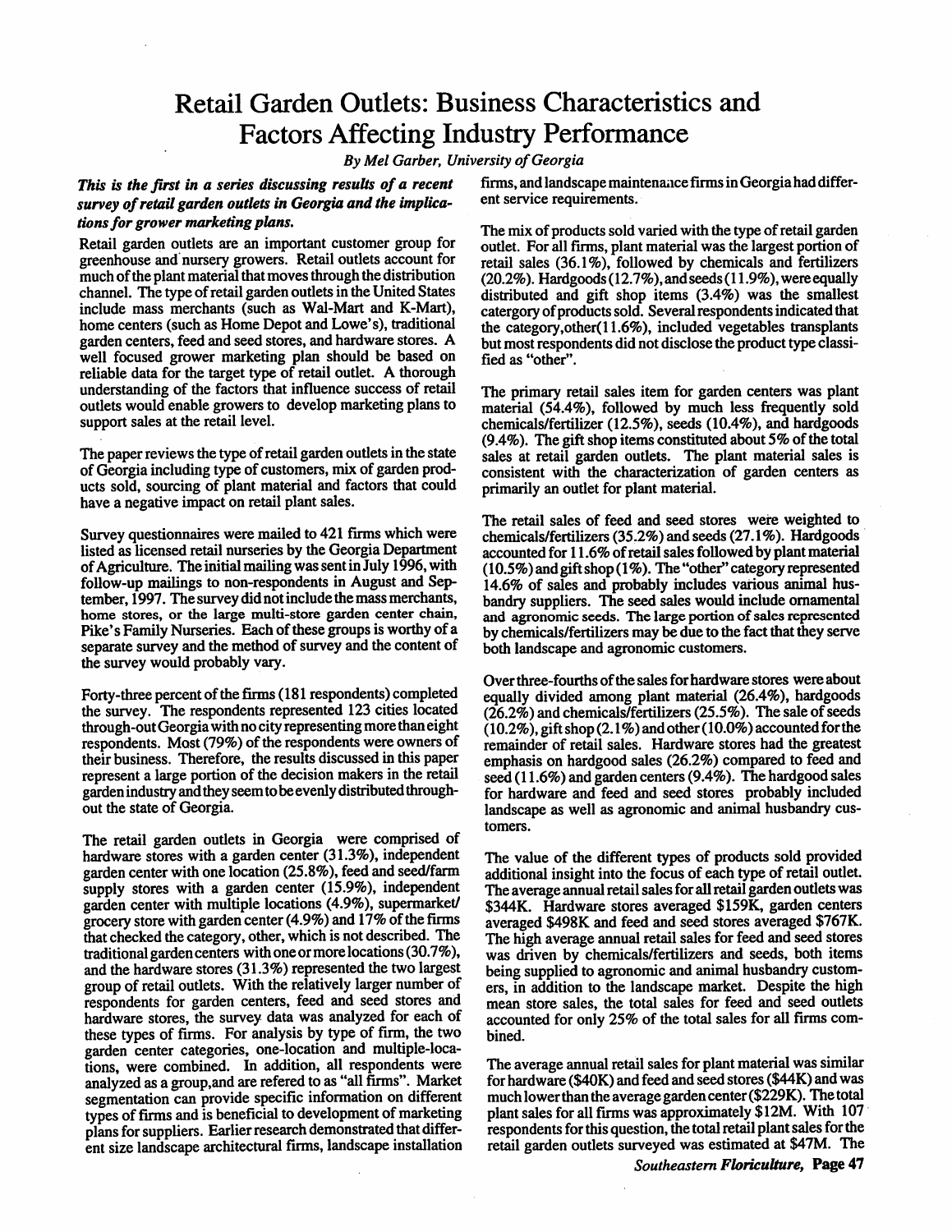

**'ADD-A-VEYOR' MULTI SECTION CONVEYOR SYSTEM**



## **RELIABLE**

- In service for 17 years
- Excellent service record

## Use Anywhere

- Lightweight, portable
- Aluminum/stainless steel
- Stackable for easy storage

- Easy To Set-Up & Operate
- Each section is 12½ ft. long
- Set up 6 sections in 5 min. • Handles inclines up to 20°
- Use only needed length
- 110 volts, 10.6 amps
- Variable speed
- Reversible flow

# CHRIS INDUSTRIES CORPORATION

1-800-229-3908 • 2655 6th Ave. S. • St. Petersburg, FL 33712 E-mail: Cicoffice@aol.com

# Call Us for your nearest Distributor

*Page 48,* **Southeastern***Floriculture*



**Are You Interested In Pre-Planted Flats?**

**Give Us A Call**

Our greenhouses are located south of Atlanta, Just off 1-675 in northern Henry County, 1000 Clark Drive, Ellenwood, GA 30049

(770) 474-0762, or (770) 389-8807 FAX

Bedding Plants Annuals Perennials Hanging Baskets Pecans

*-*



# Davis Pecans &Nursery

Phil & Sandra Davis 306 S. Elm Street Dublin, Georgia 31021

912«272-6784 Voice/Fax MemberGeorgia Commercial Flower Growers Association, Inc.

*Bougainvillca 10" Baskets and liners* call for availability and scheduling *Pansies, Snapdragons, Flowering Cabbage and Kale* available *in* 4"Pots and 36ct trays *Achillea, Buddclia, Lantana, Phlox, Salvia, Verbena Delosperma, Ferns, Perovskia, Duranta, Hameila* available in 4" pots, gallons and 10" baskets,

# **PRETTY PLANTS! PLEASING PRICES!**